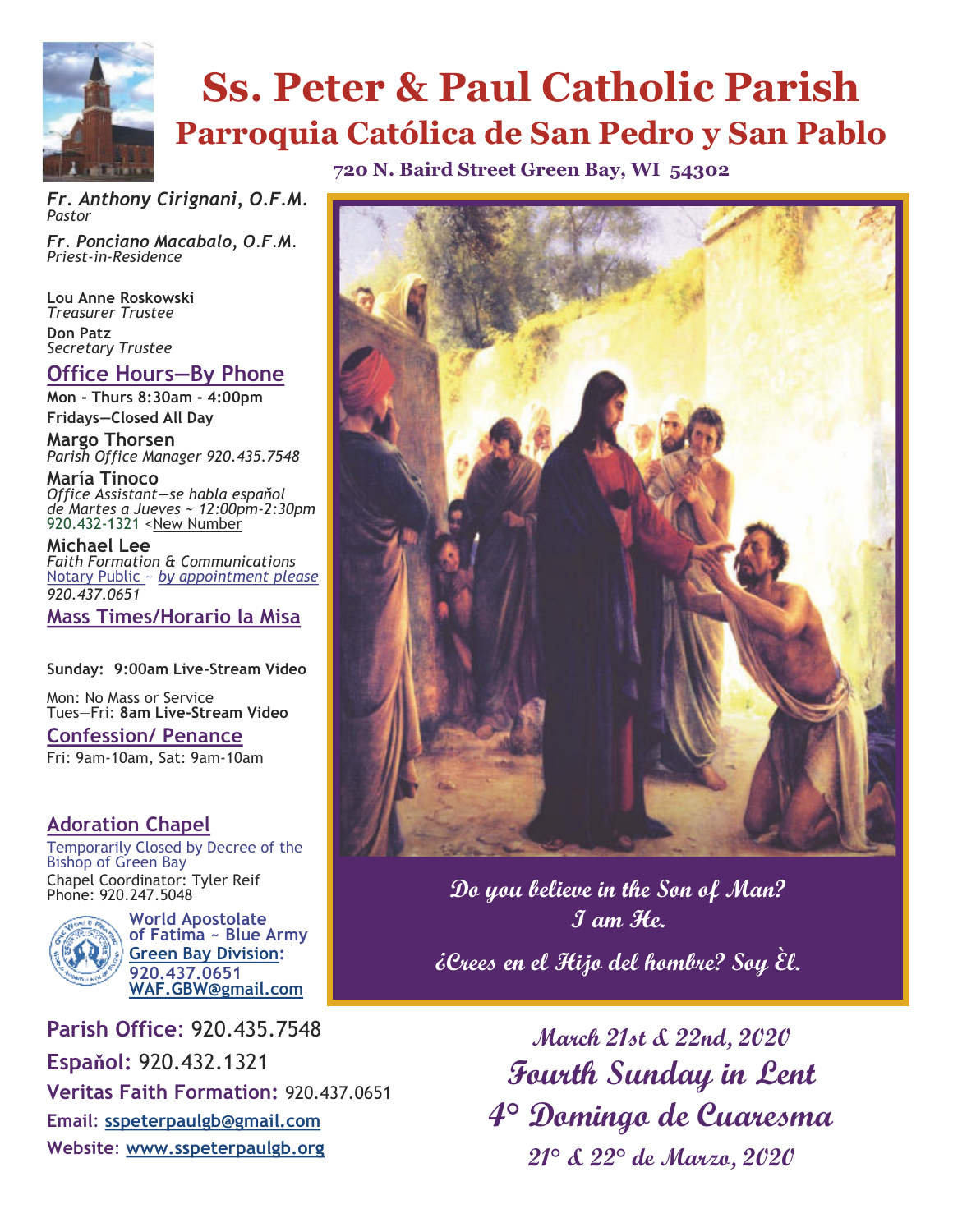# **Schedules, News, & Updates**









# **Week Ending March 16th, 2020**  BUDGET: **\$6, 800 Needed Weekly**

Dear Parishioners & Friends of Ss. Peter & Paul,

As you can imagine, these days and weeks with no public Masses are taking a heavy financial toll on your parish. With no collection baskets being passed, it's very easy for any of us to forget about getting our offerings sent in.

The Bishop strongly encourages you to give online.

If you would like to enroll in secure online giving, please visit https://sspeterpaulgb.weshareonline.org/ or just click the link if you read the bulletin online.

Michael Lee can receive your checks/envelopes, in person, Tuesday through Friday, 9am-11:30am at the Desk by the Church's Elevator Entrance. The Church will be open during those times for private prayer, but only by way of the Parking Lot/Parish Hall entrance.

You can also mail-in your envelopes or checks to: Ss. Peter & Paul Parish, 720 N. Baird Street, Green Bay, WI 54302.

Hopefully, this will all be behind us very soon, and our parish life can begin to get back to normal.

In the meantime, please know that your offerings; small, large, or in-between are truly appreciated, and are always blessed by God.

Thank You, & God Bless You All!

# **Fourth Week of Lent**

*~Masses are Live-streamed on Facebook~ https://www.facebook.com/SsPeterPaulGB/* **No Public Attendance**

**Sun, March 22nd—Fourth Sunday in Lent** *No Saturday Vigil Mass:* 

9:00 AM Living & Deceased of Our Parish

#### **Mon, March 23rd—Lenten Weekday** 8:00 AM*—No Mass*

**Tues, March 24th—Lenten Weekday** 8:00 AM— Living, Deceased, & Former Faith Formation Students of Ss. Peter & Paul Parish

**Wed, March 25th—Lenten Weekday** 8:00 AM—Ss. Peter & Paul Purgatorial Society Enrollees & Sponsors

**Thur, March 26th—Lenten Weekday** 8:00 AM—Living & Deceased of Our Parish

**Fri, March 27th—Lenten Weekday** 8:00 AM— †Patricia Wright

**Sat, March 28th—** *No Morning Mass*

 *Saturday Vigil of the 5th Sunday in Lent No Vigil Mass*

**Sun, March 29th—Fifth Sunday in Lent** 9:00 AM Living & Deceased of Our Parish

### **Social Distancing? What & Why?**



Coronavirus is spread in droplets that are exhaled when an infected person coughs.

While no guess is perfect, it's assumed that a distance of 6 feet between persons provides substantial protection against having these droplets land on you—or having you inadvertently inhale them.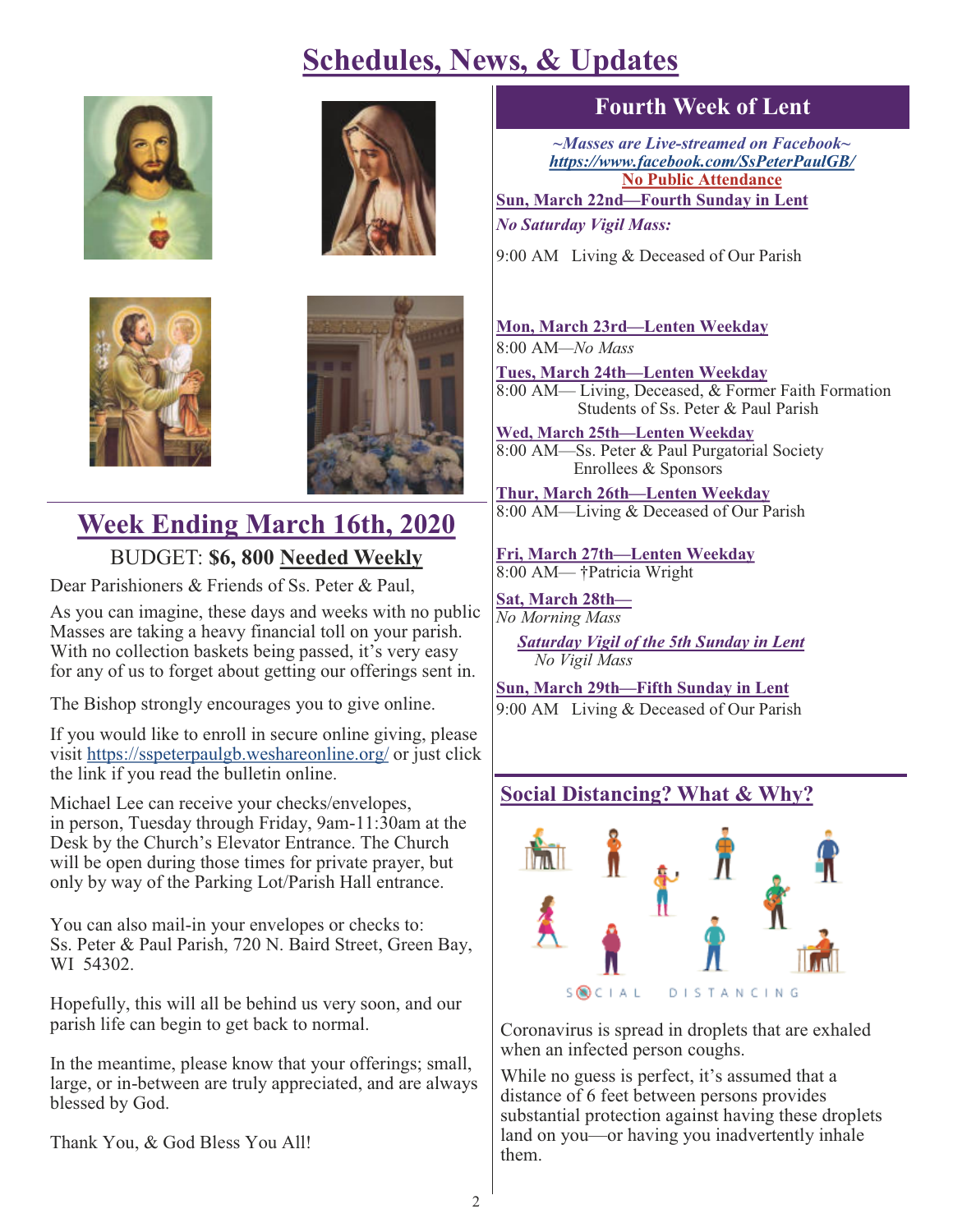# **More News & Updates**

# Thank You to These Wonderful Picnic Sponsors: Happy Joe's Pizza, Heraly's Beverages LLC, Highland Howie's Pub & Grill

During this Holy Season of Lent, will you please join us 30 minutes before each Mass to pray the Rosary? Rosary & Mass Will be Live-Streamed on Facebook & Viewable On-Demand on Our Website.



### **Pope Francis' March, Intention:**

**Catholics in China** We pray that the Church in China may persevere in its faithfulness to the Gospel, and grow in unity.

### **GOSPEL MEDITATION** - ENCOURAGE DEEPER UNDERSTANDING OF SCRIPTURE

*March 22nd, 2020 4th Sunday of Lent*

"Do you believe in the Son of Man?" Jesus wants to motivate each one of us to see the truth. After developing a relationship with Jesus, the blind man "sees" as someone very special. The Pharisees, due to the blindness caused by their ignorance, prejudice, and need for self-preservation, still remain blind.

Presuppositions, prejudices, assumptions, and our needs can easily blind us to truth. We see what we want or need to see and not what is really there. In addition, our stubbornness continues to convince us that we are right and that our vision is perfect. Only God can complete the picture.

The Gospel carries great transformative value. With it, God corrects our vision and replaces our limited sight with the fullness of his sight. God opens our eyes so that we can see that it is not about preserving what we have created but of living in the immensity and wonder of God's kingdom.

Through a simple, loving relationship with God, we can break through the tethers of prejudice, eradicate fear, dispel the darkness of hatred and sin, discover freedom, live in peace, work for justice, be effective stewards of creation, assist the migrant and the immigrant, and safeguard our economic systems and policies so that they truly serve all of God's children. What we see is often an artificial lie. Our truth is much bigger than what our limited sight believes it to be. Allow God to work in and through you.

Do not be afraid. Be open and be humble enough to know that you need help. Many human beings are living with severe cataracts that produce sight that is at best blurred. Are you one of them? *©LPi*

#### Readings for the week of March 22, 2020

1 Sm 16:1b, 6-7, 10-13aPs 23:1-3a, 3b-4, 5, 6 [1]/Eph 5:8-14/Jn 9:1-41 or 9:1, 6-Sunday: 9.13-17.34-38 Monday: Is 65:17-21/Ps 30:2 and 4, 5-6, 11-12a and 13b [2a]/Jn 4:43-54 Tuesday: Ez 47:1-9, 12 Ps 46: 2-3, 5-6, 8-9/Jn 5:1-16 Wednesday: Is 7:10-14; 8:10/Ps 40:7-8a, 8b-9, 10, 11 [8a and 9a]/Heb 10:4-10/Lk 1:26-38 Ex 32:7-14/Ps 106:19-20, 21-22, 23 [4a]/Jn 5:31-47 Thursday: Friday: Wis 2:1a, 12-22/Ps 34:17-18, 19-20, 21 and 23 [19a]/Jn 7:1-2, 10, 25-30 Saturday: Jer 11:18-20/Ps 7:2-3, 9bc-10, 11-12 [2a]/Jn 7:40-53 Next Sunday: Ez 37:12-14/Ps 130:1-2, 3-4, 5-6, 7-8 [7]/Rom 8:8-11/Jn 11:1-45 or 11:3-7, 17, 20-27, 33b-45

### **HOLY MASS—DURING COVID-19**

Due to health concerns relating to the "coronavirus" outbreak, and in obedience to the Decree of Bishop Ricken, all public Masses here at Ss. Peter & Paul have been suspended. We hope and pray this will be for only a short time.

While public attendance is not permitted at Mass during this time, Fr. Tony will continue to offer the Holy Mass and have it "live-streamed" on our parish Facebook Page. Once the live-stream has concluded, the Mass will also be available for "On-Demand" viewing on our parish website.

We know this is difficult for everyone, and together with Fr. Tony and the Parish Staff, we invite you to join us in offering this substantial Lenten Sacrifice to Jesus, through the Immaculate Heart of Mary; begging for the healing of our Land and of all those whose health and welfare are affected by this present situation.

See Page 4 for Schedules and Other Details.



### **40 Days For Life**

40 Days For Life Spring Vigil is taking place now through April 5th. Our Parish covers the

8am10am Walking Shift on Mondays, on the public access sidewalk outside of Planned Parenthood at 2605 S. Oneida Street. Contact Carol Gapinski for more Information: 920-217-3198.

**The Adoration Chapel is Closed, by Decree of the Bishop, Until Further Notice.**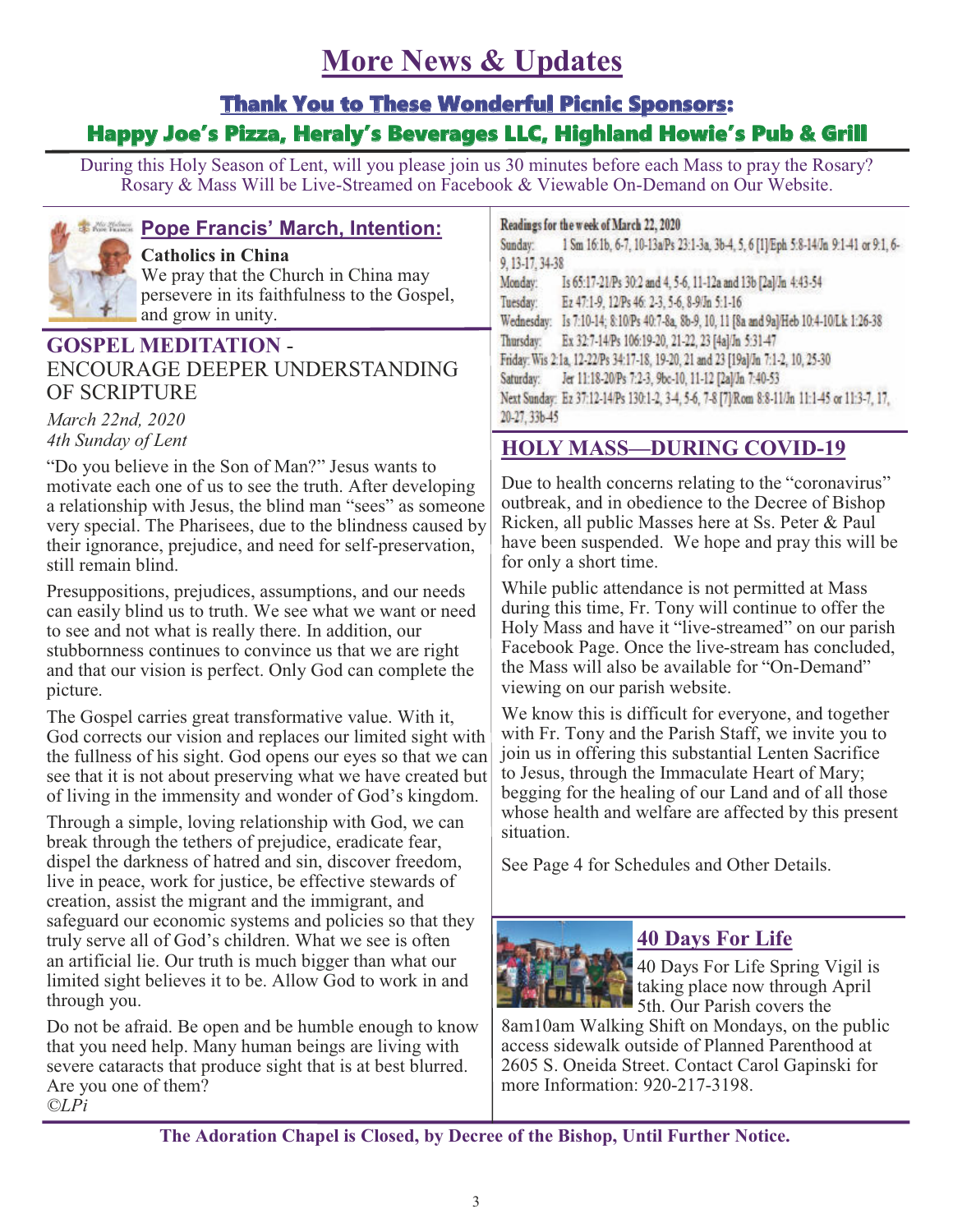

# *Welcome to the Fourth Sunday in Lent!*

# *Dear Friends ~*

 Today we celebrate Laetare Sunday, named for the first word in the opening antiphon: "Rejoice."

Lent can seem burdensome with its emphasis on penitence and sacrifice.

But today we look with anticipation to its end in the Easter miracle. Jesus' resurrection is the light at the end of the tunnel.

Let us give thanks for the Light he gives to our lives.

### **THE WORD GIVES US HOPE**

In the first reading, God chooses the overlooked son of Jesse, for God sees beyond, appearances.

In the Gospel, the Pharisees cannot see past the appearance of sin, whereas the man who was formerly blind sees that Jesus is Lord.

As we listen to the readings, let us think about our blind spots and the times when we fail to see beyond appearances.

# **Questions of the Week:**

When have I judged someone unkindly, without taking the time to look deeper?

How can I remember to let Christ illuminate my path in life?

### **ANNUAL NOVENA TO THE DIVINE MERCY**



Our annual novena to the Divine Mercy begins on Good Friday, and continues daily through Easter Week, ending with the eve of the Feast of the Divine Mercy.

# **CHANGES & UPDATES:**

Public attendance at all Masses, Stations of the Cross, and other Church Services, is suspended, per decree of the Bishop until further notice.

The Adoration Chapel, also by decree of the Bishop, is closed, as are all adoration chapels in the diocese.

Our Parish Office is "Open-by-Phone" but closed to inperson visits.

Our staff is working remotely, and will answer the parish telephones during regular office hours, Monday through Thursday, 8:30am-4:00pm.

All council & committee meetings are cancelled for time being, as are all rehearsals and other parish group gatherings.

Faith Formation Classes are suspended until further notice.

With there being no Public Masses, there will be no Coffee Hours until they resume in the Fall.

### **Live-Stream Video Schedule of Masses:**

The Holy Mass will be live-streamed on our parish Facebook Page:

**https://www.facebook.com SsPeterPaulGB/**  according to the following schedule:

Tuesday through Friday, 8:00am (Rosary 7:30am) Sunday, 9:00am (Rosary 8:30am)

#### **CONFESSIONS:**

Confessions will be available in Church on Fridays and Saturdays, from 9am to 10am. On Saturdays, no one is permitted to remain in the building after 10am.

### **PRIVATE PRAYER IN CHURCH**

The Church doors, from the Parking Lot Only, will be open from 9:00am to 11:30am, Tuesday through Friday for Private Prayer. Parishioners may enter from the Parking Lot / Parish Hall Entrance. Please keep ample space between yourselves while in the building. No one will be permitted to remain in the building after 11:30am for any reason.

### **Lenten Regulations for Catholics:**

Ash Wednesday and Good Friday are obligatory days of fasting and abstinence for Catholics.

In addition, Fridays during Lent are obligatory days of abstinence.

The norms on fasting are obligatory from age 18 until age 59.

When fasting, a person is permitted to eat one full meal, as well as two smaller meals that together are not equal to a full meal.

The norms concerning abstinence from meat are binding upon members of the Catholic Church from age 14 onwards.

Those who are sincerely unable — due to health or work reasons—to fulfill these regulations, should discuss with their pastors or confessors other suitable penitential practices, rather than to simply exempt themselves from observance.

# **Peace & Lenten Blessings to all ~ Fr. Tony Cirignani, O.F.M. Pastor**

4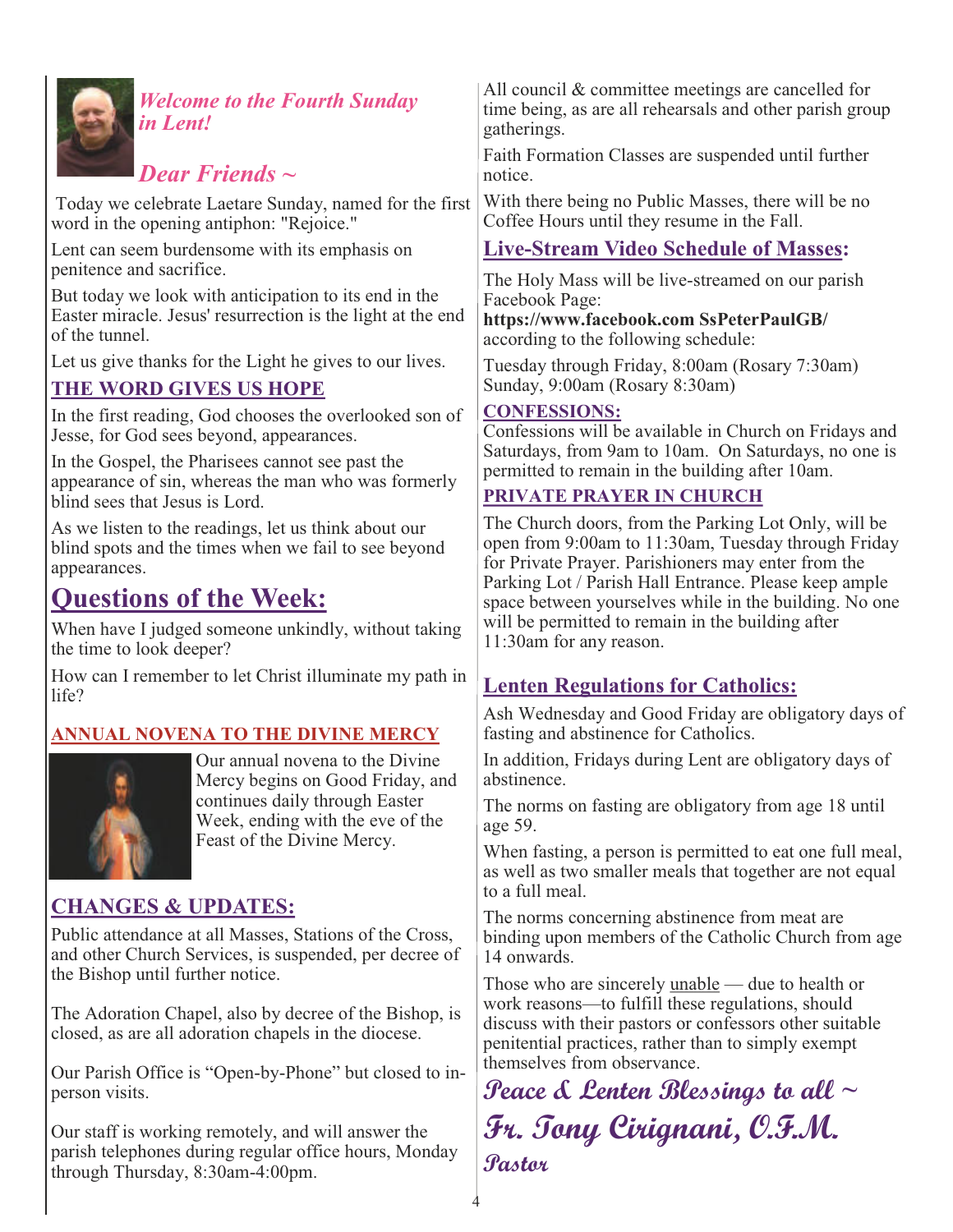### **40 días por la vida**

Te invitamos a participar en la caminata pacíficamente de 40 días por la vida. en nuestra Parroquia tenemos el horario de cada lunes de 9:am a 10:am unidos en oración para parar el aborto. Planned Parenthood 2605 S. Oneida Street. Para más información habla con Maria Tinoco.

### **Noticias Importantes**

**La asistencia pública a todas las Misas**, Estaciones de la Cruz y otros Servicios de la Iglesia, se suspende, por decreto del Obispo hasta nuevo aviso.

**La Capilla de Adoración**, también por decreto del Obispo, está cerrada, al igual que todas las capillas de adoración en la diócesis.

**Nuestra oficina parroquial** es "abierta por teléfono" pero cerrada a visitas en persona.

Nuestro personal está trabajando de forma remota y contestará los teléfonos de la parroquia durante el horario de oficina, de lunes a jueves, de 8:30 a.m. a 4:00 p.m.

**Todas las reuniones del consejo y del comité se cancelan** por el momento, al igual que todos los ensayos y otras reuniones de grupos parroquiales.

**Las clases de educación religiosa**, incluidas las clases de primera comunión y confirmación, se suspenden hasta nuevo aviso.

**La Santa Misa se transmitirá en vivo** en la página de Facebook de nuestra parroquia: https://www.facebook.com SsPeterPaulGB/ Martes a viernes, 8:00 a.m. (Rosario 7:30 a.m.) Domingo, 9:00 a.m. (Rosario 8:30 a.m.)

#### Las lecturas de la semana del 22 de marzo de 2020

1 Sm 16, 1, 6-7, 10-13/Sal 23, 1-3, 3-4, 5, 6 [1]/Ef 5, 8-14/Jn 9, 1-41 o 9, 1, 6-9. Domingo: 13-17, 34-38 Lunes: Is 65, 17-21/Sal 30, 2 y 4. 5-6. 11-12 y 13 [2]/Jn 4, 43-54 Ez 47, 1-9, 12/Sal 46, 2-3, 5-6, 8-9/Jn 5, 1-16 Martes: Miércoles: Is 7, 10-14; 8, 10/Sal 40, 7-8. 8-9. 10. 11 [8 y 9]/Heb 10, 4-10/Lc 1, 26-38 Jueves: Ex 32, 7-14/Sal 106, 19-20, 21-22, 23 [4]/Jn 5, 31-47 Viemes: Sab 2, 1. 12-22/Sal 34, 17-18. 19-20. 21 y 23 [19]/Jn 7, 1-2. 10. 25-30 Sabado: Jr 11, 18-20/Sal 7, 2-3, 9-10, 11-12 [2] Jn 7, 40-53 Domingo siguiente: Ez 37, 12-14/Sal 130, 1-2. 3-4. 5-6. 7-8 [7]/Rom 8, 8-11/Jn 11, 1-45 o 11, 3-7.17.20-27.33-45



# **¡Bienvenido al 4° domingo de Cuaresma!**

#### *Queridos amigos ~*

Hoy celebramos el domingo de Laetare, llamado así por la primera palabra en la antífona de apertura: "Alégrate".

La Cuaresma puede parecer gravosa con su énfasis en la penitencia y el sacrificio.

Pero hoy miramos con anticipación a su fin en el milagro de Pascua.

La resurrección de Jesús es la luz al final del túnel.

Demos gracias por la Luz que él da a nuestras vidas.

### **LA PALABRA NOS DA ESPERANZA**

En la primera lectura, Dios elige al hijo de Jesé que se pasa por alto, porque Dios ve más allá de las apariencias.

En el Evangelio, los fariseos no pueden ver más allá de la apariencia del pecado, mientras que el hombre que antes era ciego ve que Jesús es el Señor.

Mientras escuchamos las lecturas, pensemos en nuestros puntos ciegos y en los momentos en que no vemos más allá de las apariencias.

### **Preguntas de la Semana:**

¿De ¿Cuándo he juzgado a alguien cruelmente, sin tomar el tiempo para mirar más profundo?

¿Cómo puedo recordar dejar que Cristo ilumine mi camino en la vida?

*Paz y bendiciones,*

*~ Padre Tony, Padre Ponce, y el personal de tu parroquia*



# **Horas abiertas en la Capilla de Adoración**

La Capilla de Adoración, por decreto del Obispo, está cerrada, al igual que todas las capillas de adoración en la diócesis.